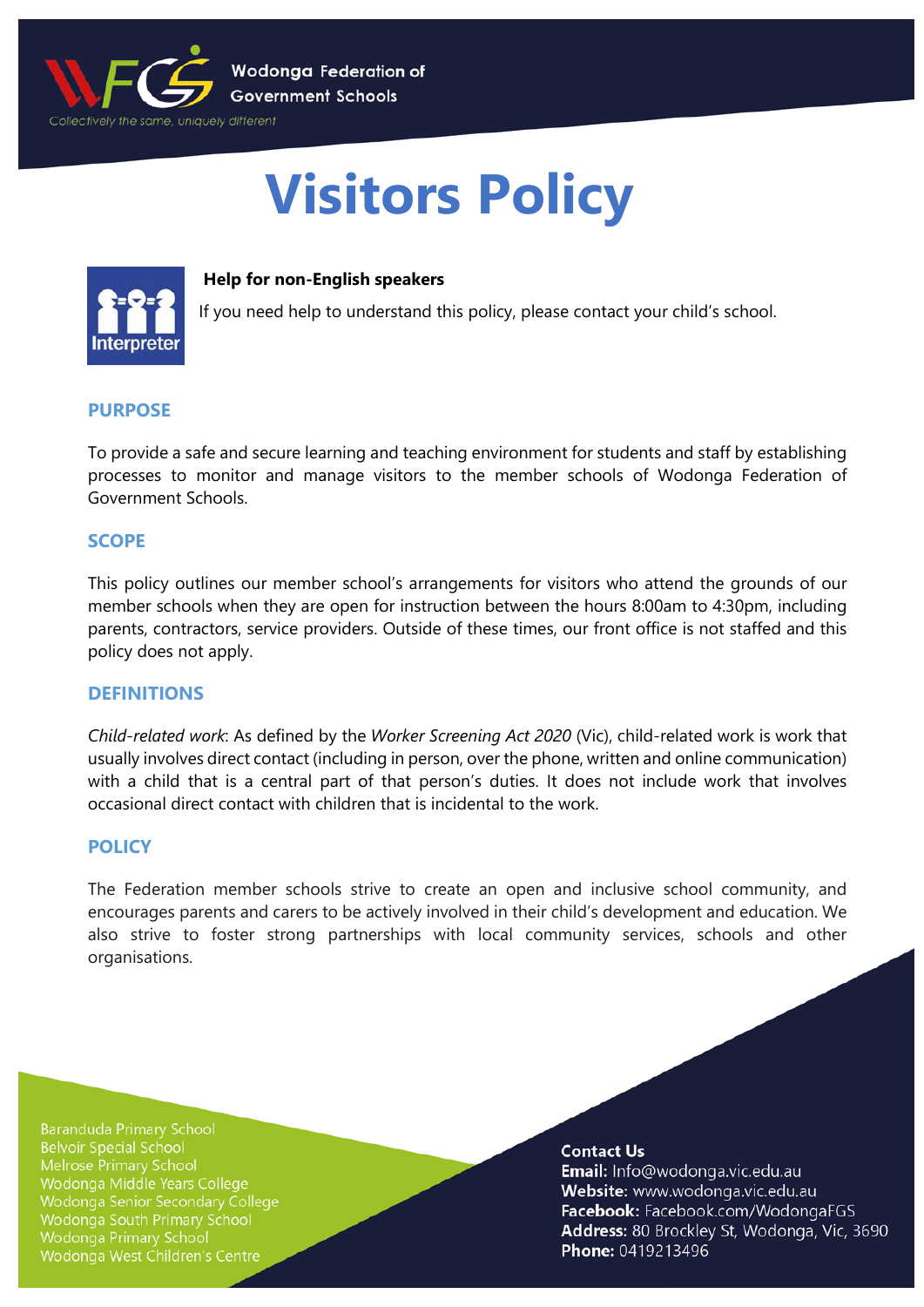

Our member schools are not a public place. The principal of each member school has the authority to permit or deny entry to school grounds, and encourages all visitors to familiarise themselves with their school's Statement of Values and School Philosophy, Child Policy, Child Safety Code of Conduct, and Volunteers Policy.

From time to time, different members of the public may visit a Federation member school. Visitors may include, but are not limited to:

- Parents
- Volunteers see our Federation's Volunteers Policy for more information
- Prospective parents, students and employees
- Invited speakers, sessional instructors and others addressing learning and development
- Public officials (e.g. Members of Parliament, local councillors)
- Persons conducting business e.g.: uniform suppliers, booksellers, official school photographers, commercial salespeople
- Instructors providing Special Religious Instruction (SRI)
- **Tradespeople**
- Children's services agencies
- Talent scouts
- Department of Families, Fairness and Housing workers
- Victoria Police
- Persons authorised to enter school premises (e.g. Worksafe inspectors, health officers etc)
- Other Department of Education and Training staff (including allied health staff) or contractors
- NDIS therapists or other allied health or health practitioners

## **Sign in procedure**

All visitors to our member schools are required to report to the school office on arrival (see exceptions below in relation to parents/carers). Visitors must:

- Record their name, signature, date and time of visit and purpose of visit in our Federation online visitor management system – Passtab
- Provide proof of identification to office staff upon request
- Produce evidence of their valid Working with Children Clearance where required by this policy (see below)
- Wear a visitor's name tag at all times

**Baranduda Primary School Belvoir Special School** Wodonga Middle Years College Wodonga Senior Secondary College Wodonga South Primary School Wodonga Primary School Wodonga West Children's Centre

#### **Contact Us**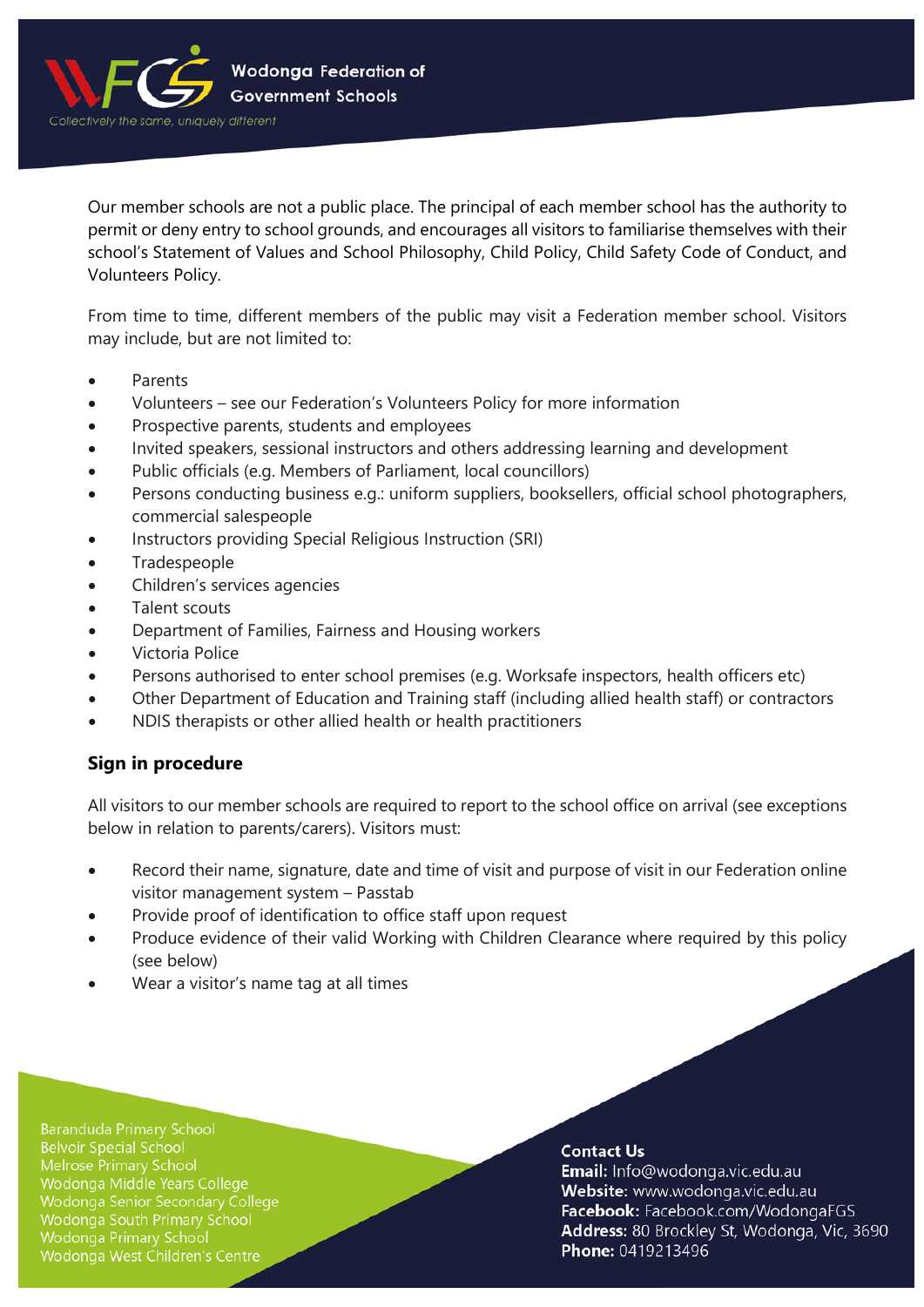

- Follow instruction from school staff and abide by all relevant school policies relating to appropriate conduct on school grounds including Child Safety Code of Conduct, Respect for School Staff, Statement of Values and School Philosophy as well as Department policies such as the [Sexual Harassment Policy](https://www2.education.vic.gov.au/pal/sexual-harassment/overview) and [Workplace Bullying Policy](https://www2.education.vic.gov.au/pal/workplace-bullying/policy)
- Return to the office upon departure and sign out on.

All visitors will be required to acknowledge they have read the Wodonga Federation of Government Schools Child Safety Code of Conduct.

## **COVID-19 vaccination information**

Our school follows Department of Education and Training policy with respect to the requirements relating to attendance on school sites and COVID-19 vaccinations.

For further information, refer to:

• COVID-19 Vaccinations – [Visitors and Volunteers on School Sites](https://www2.education.vic.gov.au/pal/covid-19-vaccinations-visitors-volunteers/policy)

## **Working with Children Clearance and other suitability checks**

For Working with Children (WWC) Check and other suitability check requirements relating to parents/carers and other volunteers working with students please see our Federation's Volunteers Policy.

All visitors who are engaged in **child-related work** (see definition above) must have a valid WWC Clearance. Additional suitability checks may also be required such as reference, proof of identity, qualification and work history involving children checks.

In some circumstances, visitors to our member schools who are **not** engaged in child-related work will also be required to produce a valid WWC Clearance depending on the particular circumstances of their visit. For example, our member schools will require a valid WWC Clearance for:

- **visitors who will be working regularly with children** during the time they are visiting, even though direct contact with children is not a central part of their normal duties
- **visitors (e.g. contractors)**, who will regularly be performing unsupervised work at the school during school hours or any other time where children are present. Further background checks, including references, may also be requested at the discretion of the member school principal.

**Baranduda Primary School Belvoir Special School** Melrose Primary School Wodonga Middle Years College Wodonga Senior Secondary College Wodonga South Primary School **Wodonga Primary School** Wodonga West Children's Centre

#### **Contact Us**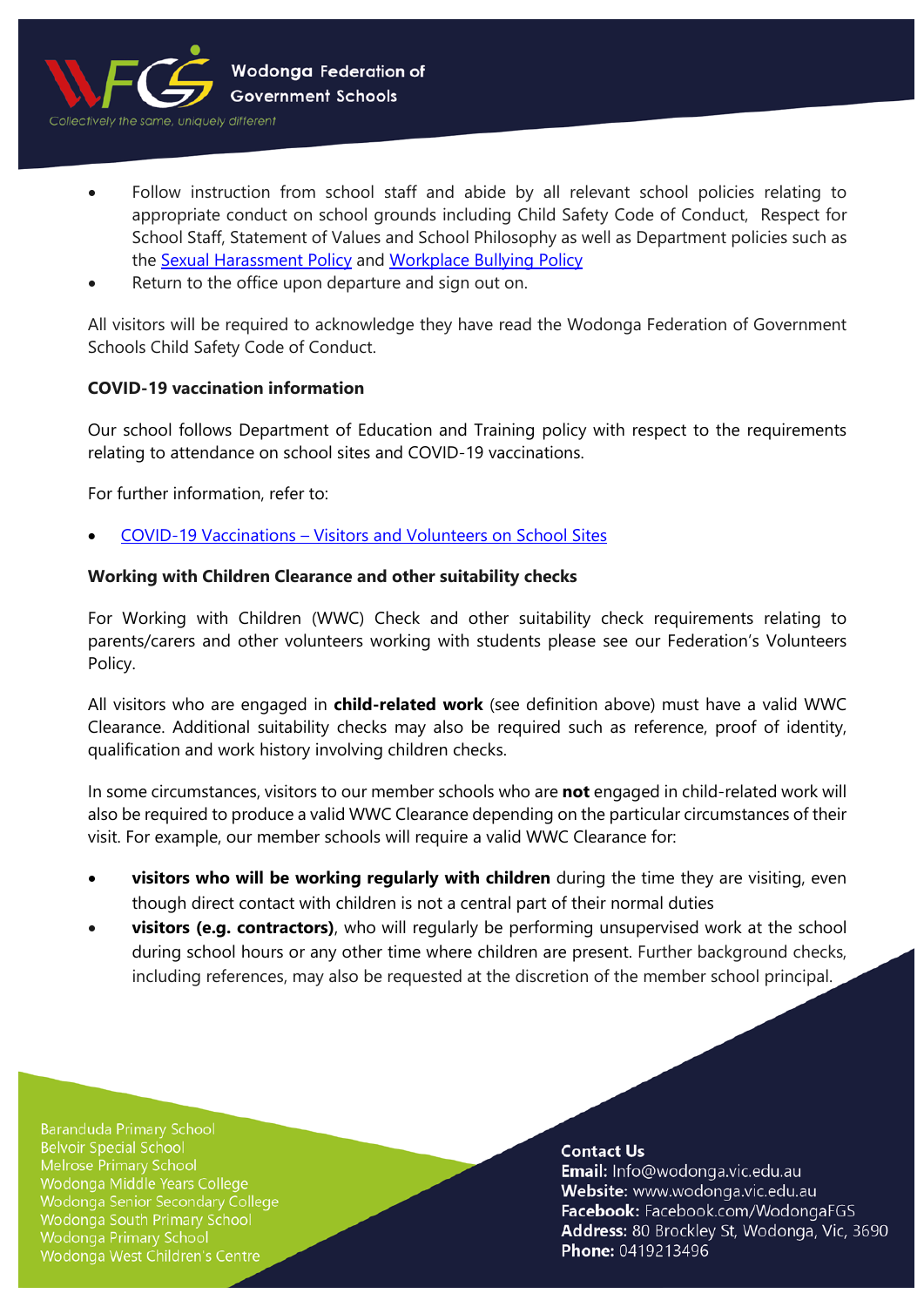

Visitors who will be working in areas away from students (e.g. a visiting auditor who will be located in the front office with administration staff) or who will be supervised and accompanied by a staff member during their visit (e.g. a Member of Parliament, a journalist, a prospective parent on a school tour) will not be required to have a WWC Clearance.

Sworn Victoria Police officers or sworn Australian Federal Police officers are exempt from requiring a WWCC Check but may be asked to verify that they are sworn officers by providing proof of identification.

## **Invited speakers and presenters**

On occasion, our member schools may invite external speakers or providers to deliver incursions, presentations, workshops and special programs for our students. Consistent with Department of Education and Training requirements, our member schools will:

- ensure that the content of presentations and programs by external providers contributes to the educational development of our students and is consistent with curriculum objectives
- ensure that any proposed visit, programs or content delivered by visitors complies with the requirement that education in Victorian Government schools is secular (apart from the provision of Special Religious Instruction) and is consistent with the values of public education, Department policies and the *Education and Training Reform Act 2006* (Vic). In particular, programs delivered by visitors are to be delivered in a manner that supports and promotes the principles and practice of Australian democracy including a commitment to:
	- o elected Government
	- o the rule of law
	- o equal rights for all before the law
	- o freedom of religion, speech and association
	- o the values of openness and tolerance
	- o respect for the range of views held by students and their families.

# **Parent visitors**

We understand that there may occasionally be a reason why a parent or carer may want to speak to or see their child at school, during school hours.

**Baranduda Primary School Belvoir Special School** Melrose Primary School Wodonga Middle Years College Wodonga Senior Secondary College **Wodonga South Primary School Wodonga Primary School** Wodonga West Children's Centre

#### **Contact Us**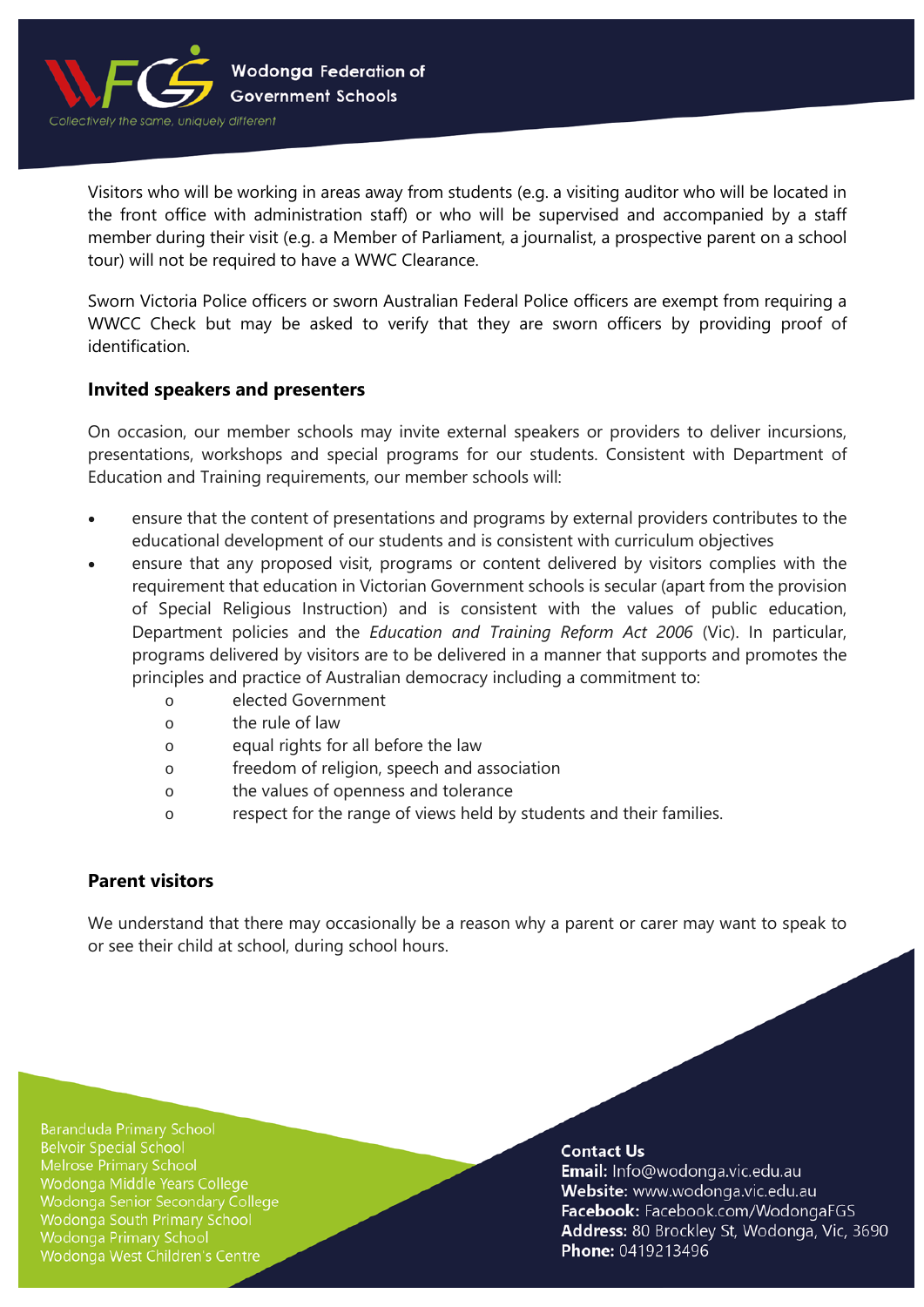

If there is a particular pressing or unavoidable issue that cannot wait until the end of the school day, we ask that parents or carers call the school office to make the request to speak to or see their child during school hours.

We also ask that parents avoid arranging to visit their children at school wherever possible, as this can cause inappropriate disruptions to the school day.

All parents or carers who visit one of our member schools during school hours, other than for the purposes of school pick-ups and drop offs or for specific school events (eg parent teacher interviews, concerts, assemblies etc), are required to sign in as a visitor at the school office.

Parents or carers who are prohibited from entering the school under a court order or direction of our member school Principal are not permitted to visit the school. Our member schools' procedures for managing parents/carers restricted from attending the school include office staff having a list of restricted parents/carers which may include identifying photographs and any other information as required depending on the level of risk posed.

# **Other visitors**

All business operators, tradespeople and other visitors attending the school to conduct work must report to the school office upon arrival for instruction and follow the sign in procedure outlined above.

# **COMMUNICATION**

This policy may be communicated to our school community in the following ways:

- Available publicly on each member school's website and the Federation's website
- Included in staff induction processes
- Included in our member school staff handbook/manual
- Included in transition and enrolment packs
- Discussed at parent information nights/sessions
- Annual reference in school newsletter
- Discussed at student forums/through communication tools
- Hard copy available from our member school administration upon request

# **RELATED POLICIES AND RESOURCES**

- Each member schools' Statement of Values and School Philosophy,
- The Federation's Volunteer Policy
- The Federation's Child Safe Policy and Code of Conduct

**Baranduda Primary School Belvoir Special School** Wodonga Middle Years College Wodonga Senior Secondary College Wodonga South Primary School **Wodonga Primary School** Wodonga West Children's Centre

#### **Contact Us**